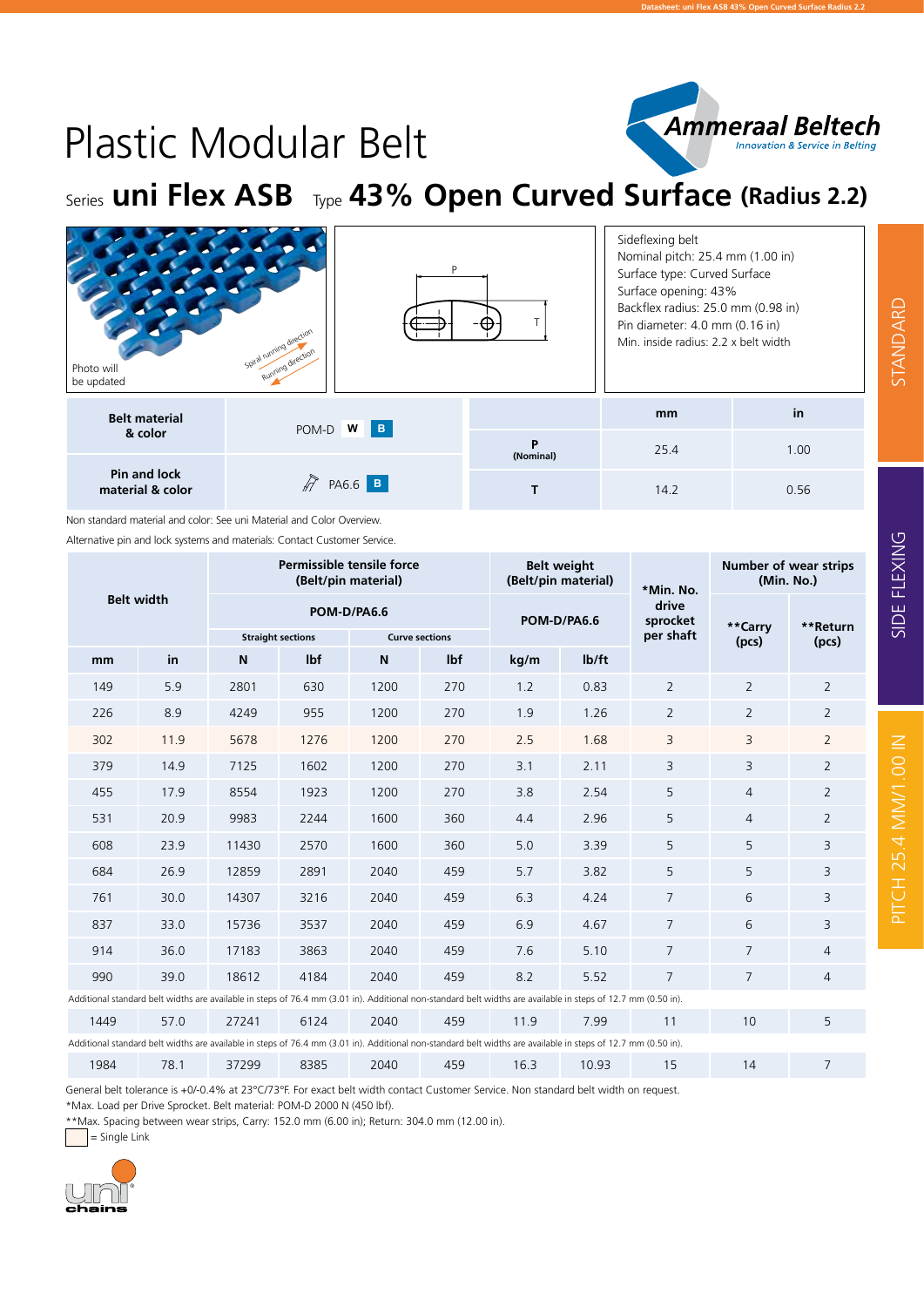## **Accessories**



Bottom Tab POM-D **<sup>B</sup> <sup>W</sup>** 5.5 0.22 7.5 0.30 9.0 0.35 14.0 0.55

Non Standard material and color: See uni Material and Color Overview.

## **Design Guidelines**



For min. conveyor dimensions please refer to sketch and diagram.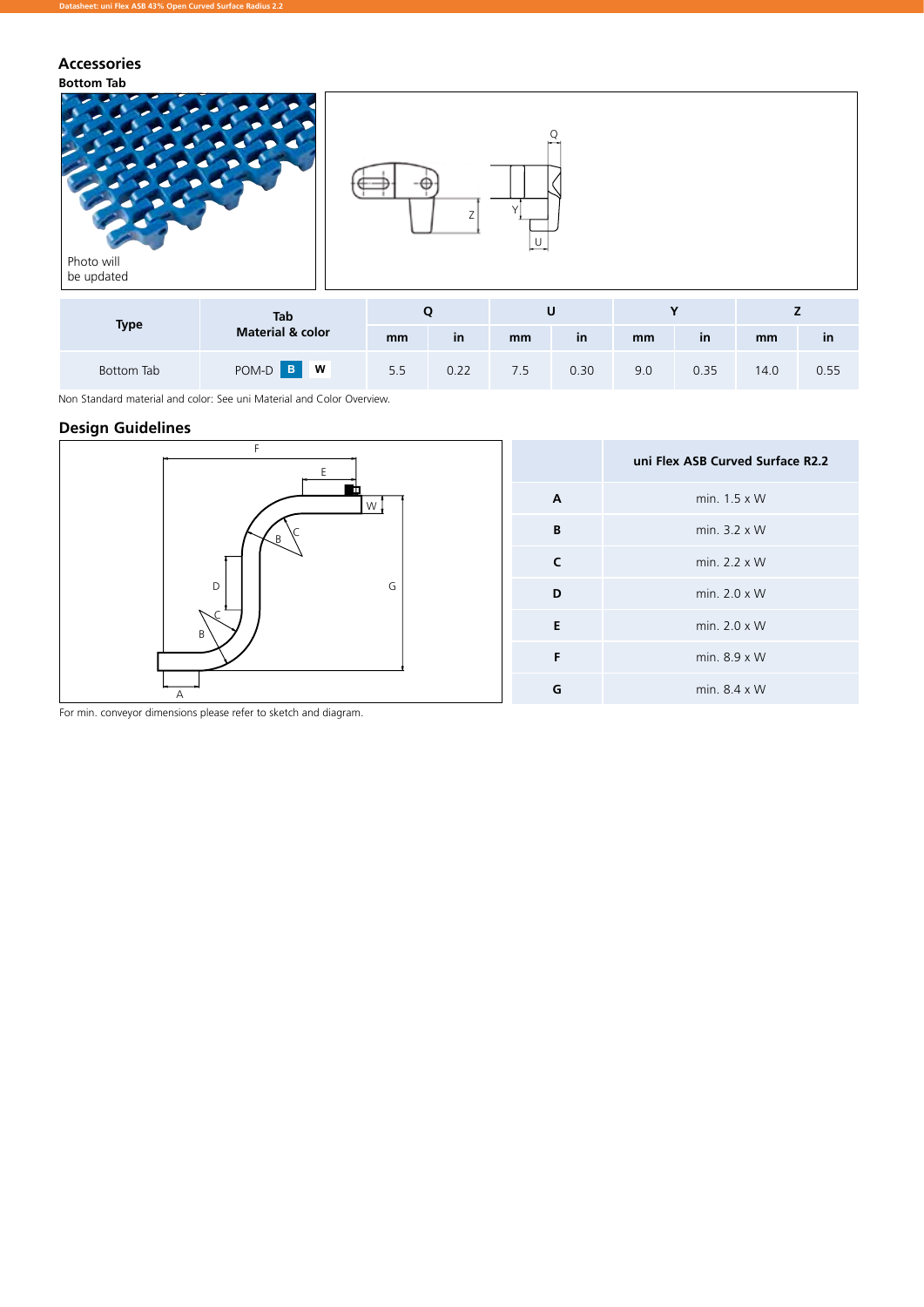**Sprocket**

| <b>Bore size</b><br>No. of teeth |                                          |      |      |      |      |      |      |      |      |    | ⋖       |         |    |                   |    | PAG N           |    |           |    |           |                                                                                                                                                                                                                                                                                                                                              |
|----------------------------------|------------------------------------------|------|------|------|------|------|------|------|------|----|---------|---------|----|-------------------|----|-----------------|----|-----------|----|-----------|----------------------------------------------------------------------------------------------------------------------------------------------------------------------------------------------------------------------------------------------------------------------------------------------------------------------------------------------|
|                                  | $\Xi$ .                                  | 0.79 | 0.98 | 00.1 | 1.18 | 1.25 | 1.50 | 1.57 | 2.36 |    |         |         |    |                   |    |                 |    |           |    |           |                                                                                                                                                                                                                                                                                                                                              |
| Pilot                            | E                                        | 20.0 | 25.0 | 25.4 | 30.0 | 31.8 | 38.1 | 40.0 | 60.0 | mm | in      | mm      | in | mm                | in | mm              | in | mm        | in | Double    | Machined                                                                                                                                                                                                                                                                                                                                     |
|                                  |                                          |      |      |      |      |      |      |      |      |    |         |         |    |                   |    |                 |    |           |    |           |                                                                                                                                                                                                                                                                                                                                              |
|                                  |                                          |      |      |      |      |      |      |      |      |    |         |         |    |                   |    |                 |    |           |    |           |                                                                                                                                                                                                                                                                                                                                              |
|                                  |                                          |      |      |      |      |      |      |      |      |    |         |         |    |                   |    |                 |    |           |    |           |                                                                                                                                                                                                                                                                                                                                              |
|                                  |                                          |      |      |      |      |      |      |      |      |    |         |         |    |                   |    |                 |    |           |    |           |                                                                                                                                                                                                                                                                                                                                              |
|                                  |                                          |      |      |      |      |      |      |      |      |    |         |         |    |                   |    |                 |    |           |    |           |                                                                                                                                                                                                                                                                                                                                              |
| Z18                              | Bore<br>$212 \sqrt{ }$<br>$215 \sqrt{ }$ |      |      |      |      |      |      |      |      |    | Overall | diamete |    | diameter<br>Pitch |    | Hub<br>diameter |    | Dimension |    | Dimension | row/Two way<br>58.0 2.28 58.5 2.30 40.8 1.61 20.4 0.80 35.2 1.39<br>75.0 2.95 74.3 2.93 57.8 2.28 28.9 1.14 43.1 1.70 $\sqrt{}$<br>100.0 3.94 98.1 3.86 82.8 3.26 41.4 1.63 55.1 2.17 $\checkmark$<br>124.6 4.91 122.2 4.81 107.4 4.23 53.8 2.12 67.1 2.64 $\checkmark$<br>149.3 5.88 146.3 5.76 132.1 5.20 66.0 2.60 79.2 3.12 $\checkmark$ |



**Machined sprocket Machined sprocket**







Other sprocket sizes are available upon request Two-part sprocket are available upon request Other bore sizes are available upon request uni Retainer Rings: See uni Retainer Ring data sheet Width of tooth = 7.0 mm (0.28 in) Width of sprocket = 30.0 mm (1.18 in)

Max. load per sprocket shown does not take bore size into account. Please also ensure that sufficient size shaft is chosen for corresponding load.

For correct sprocket position: See uni Assembly Instructions for uni Flex ASB. For more detailed sprocket information, contact Customer Service.

Non standard material and color: See uni Material and Color Overview.

**Datasheet: uni Flex ASB 43% Open Curved Surface Radius 2.2**